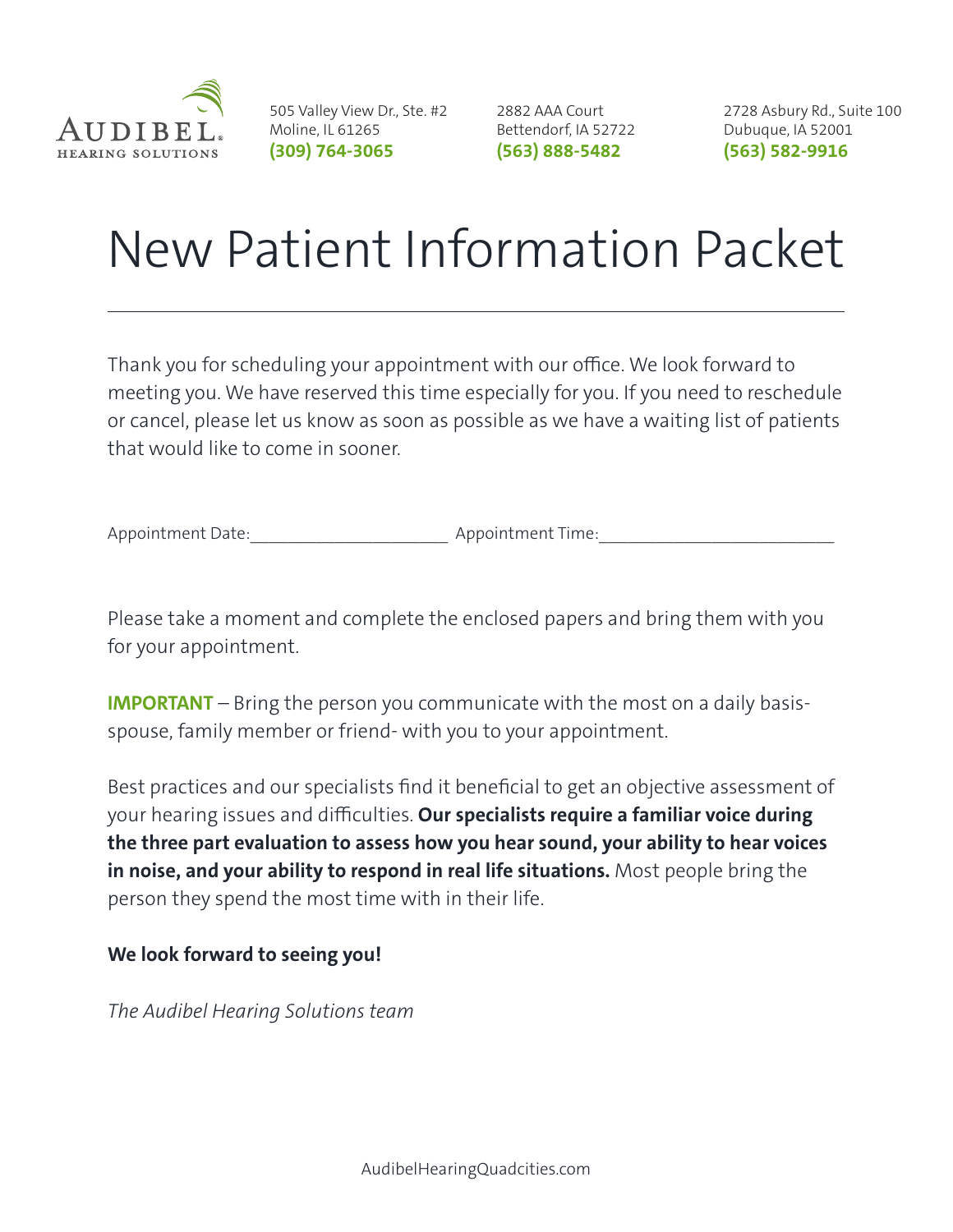## Patient Information Form

| Marital Status: Married_________Single________Widowed________Guest Name:___________________________                                                                                                                                      |  |  |
|------------------------------------------------------------------------------------------------------------------------------------------------------------------------------------------------------------------------------------------|--|--|
|                                                                                                                                                                                                                                          |  |  |
|                                                                                                                                                                                                                                          |  |  |
|                                                                                                                                                                                                                                          |  |  |
| Occupation: Present                                                                                                                                                                                                                      |  |  |
|                                                                                                                                                                                                                                          |  |  |
|                                                                                                                                                                                                                                          |  |  |
| May we contact your physician with these results? Y_____ N_____ Signature__________________________                                                                                                                                      |  |  |
|                                                                                                                                                                                                                                          |  |  |
|                                                                                                                                                                                                                                          |  |  |
|                                                                                                                                                                                                                                          |  |  |
| Was a hearing loss noted at that time? Y_____ N_____                                                                                                                                                                                     |  |  |
|                                                                                                                                                                                                                                          |  |  |
|                                                                                                                                                                                                                                          |  |  |
| Does anyone in your family have a hearing loss? Y_____ N_____ Who?__________________________________                                                                                                                                     |  |  |
|                                                                                                                                                                                                                                          |  |  |
| Do you have ringing in your ears/head (tinnitus)? Y_____ N____                                                                                                                                                                           |  |  |
| Do you have fullness in your ears? Y_____ N____                                                                                                                                                                                          |  |  |
| Does earwax ever cause a problem for you? Y______ N_____                                                                                                                                                                                 |  |  |
| Which ear do you think hears better? Right______Left______                                                                                                                                                                               |  |  |
| Do you currently wear hearing aids? Y_____ N_____                                                                                                                                                                                        |  |  |
| Date of Purchase: Place of purchase: Date Management Purchase Purchase and Purchase and Purchase Purchase and                                                                                                                            |  |  |
| Problems/difficulties with your current hearing aids:<br>Fig. 2014                                                                                                                                                                       |  |  |
|                                                                                                                                                                                                                                          |  |  |
| Medical History <b>Constitution Constructs</b> And Medical History <b>Constitution</b> Constants And Medical Media And Medical Medical Medical Medical Medical Medical Medical Medical Medical Medical Medical Medical Medical Medical M |  |  |
| Have you ever had ear surgery? Y_____ N____                                                                                                                                                                                              |  |  |
|                                                                                                                                                                                                                                          |  |  |
| Which ear? Result?                                                                                                                                                                                                                       |  |  |